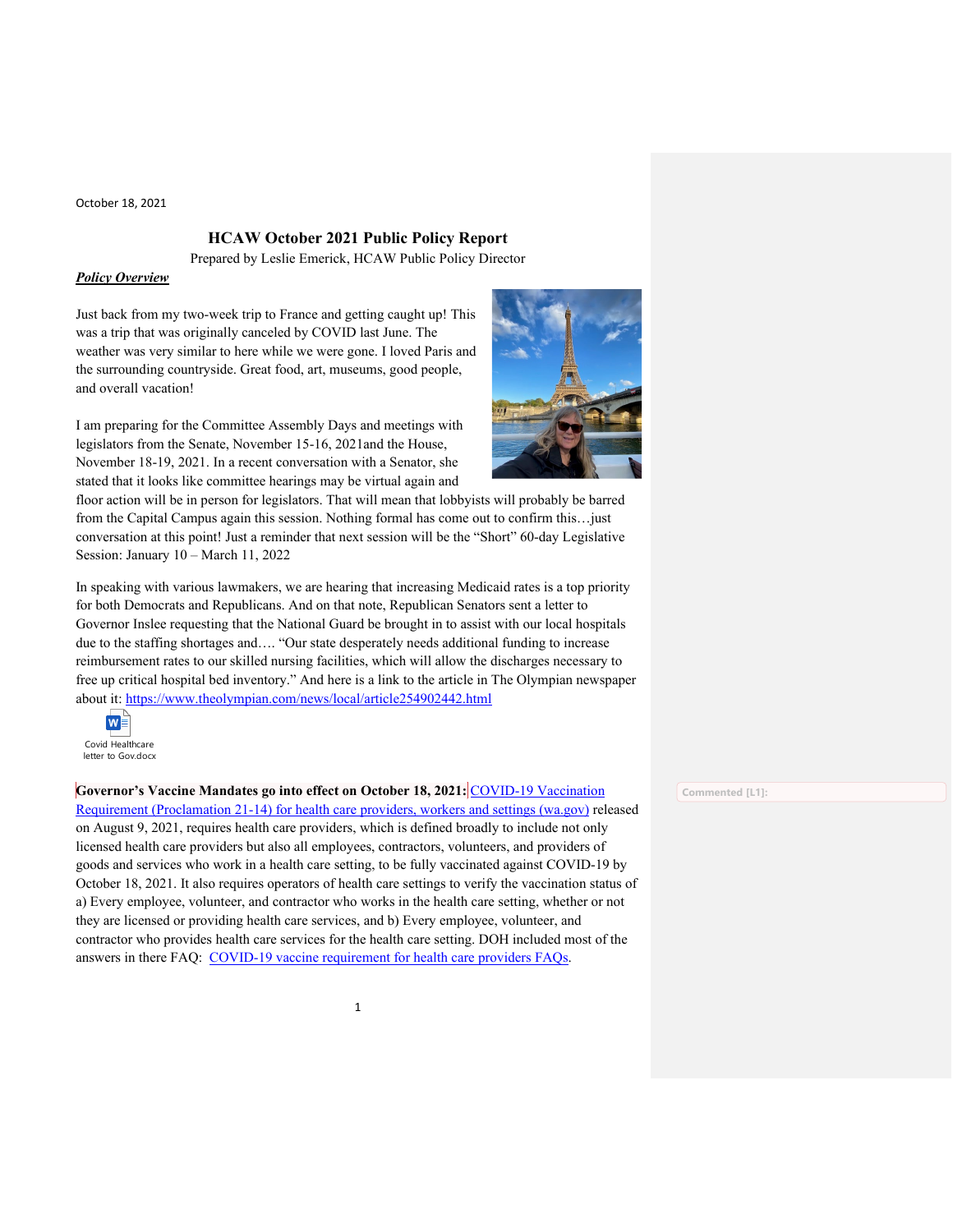Interestingly, home care, home health and hospice were specifically called out in the first proclamation which cause a great deal of confusion. The key word being "providing personal care in a person's home".

"Health Care Provider" does not include, for purposes of this order:

- Individual providers, as defined in RCW 74.39A.240;
- Providers of personal care in a person's home, such as home care, home health or hospice care;
- Providers who are not actively practicing or providing services; and
- Providers who provide services only at one or more of the settings that are expressly excluded from the list of Health Care Settings under this order.

## *Health Care Authority (HCA)*

**Incentive Payments for Home Health and Hospice:** Donna Goodwin and I met with the Governor's Policy Staff, along with Barb Hansen of the WA Hospice and Palliative Care Organization, regarding incentive payments for home health and hospice to get patients out of hospitals and into their homes. We then worked with Jason McGill at the HCA and discussed a pilot project for home health as it seemed the easiest to deal with hospital capacity at this time. HCA is now implementing a small pilot project that began last week!

**"Changes to Medicaid discharge incentives for skilled nursing facilities, home health agencies, and hospitals":** The Health Care Authority (HCA) has approval to fund a new home health incentive supporting hospital discharge during the current COVID-19 surge. HCA has implemented a small home health incentive program of \$3K for 25 new episodes of home health care for clients ready to discharge from hospitals. MCOs will send HCA requests for funding, and HCA will pay home health agencies directly. We still have all 25 incentives available as of today.

The Office of Financial Management funded incentives for payments of \$6K for 266 new admissions into Skilled Nursing Facilities out of hospitals. As of October 14, HCA allocated all of this funding. In order to continue supporting hospital discharges, MCOs have agreed to continue payments of the \$6K incentive - through October 31 at a minimum. The billing process may change as we transition from HCA directly paying the incentive to the MCOs paying.

If you have any questions or concerns about a specific admission, please reach out to either the MCO or to HCA. You are welcome to direct any questions other to [glory.dole@hca.wa.gov](mailto:glory.dole@hca.wa.gov) or [hcamcprograms@hca.wa.gov](mailto:hcamcprograms@hca.wa.gov)

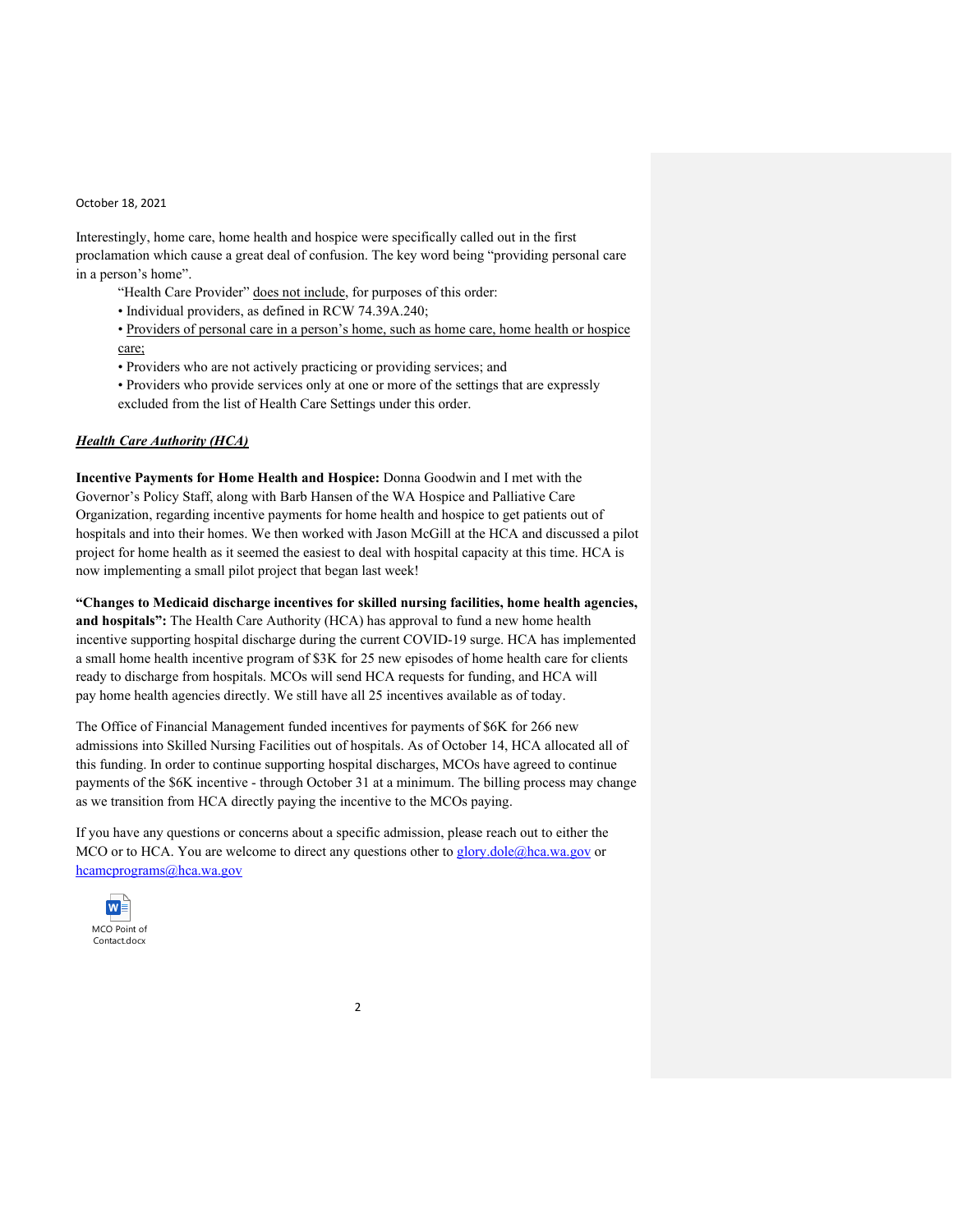**Social Worker for Home Health**: I spoke with Josh Morse at HCA, and he said that the reason the payment is being delayed until January 1, 2022 is that they have to have federal approval for this change in the State Plan Amendment for Medicaid also known as SPA. We were initially mis-lead by a staff person who said that it would be retroactive until July 1, 2021, as the proviso stated. HCA is not able to meet federal requirements for the SPA and amend their contracts with the MCOs until the January 2022 start date.

**Social Worker for Home Health Rulemaking has been initiated:** HCA has started the rulemaking process to amend the WAC to allow for reimbursement of a social worker for home health.

**HCA Preproposal - Statement of Inquiry (CR101) 182-551** Home Health To read the filing notice, see [WSR 21-20-063](https://lnks.gd/l/eyJhbGciOiJIUzI1NiJ9.eyJidWxsZXRpbl9saW5rX2lkIjoxMDUsInVyaSI6ImJwMjpjbGljayIsImJ1bGxldGluX2lkIjoiMjAyMTEwMTEuNDcxOTcwMzEiLCJ1cmwiOiJodHRwczovL3d3dy5oY2Eud2EuZ292L2Fzc2V0cy8xMDEtMjEtMjAtMDYzLnBkZiJ9.HPHMZ7_img0pY_jQbx7yZRgyrwmpx-IL4d_lNt-IoyM/s/1807707848/br/113727131866-l)

**Private Duty Nursing (PDN) and Seattle Children's Hospital (SCH):** HCAW has been working on the reimbursement issue for PDN agencies for many years. PDN agencies who care for medically intensive children and adults are being paid at the same rate as an independent provider with no agency overhead costs. PDN agencies provide supervision, training and management of caseloads and nurses to assure shifts are covered among other state requirements. Currently DSHS pays home care agencies a higher rate to address the overhead costs vs. independent providers. We are requesting that PDN agencies gain additional reimbursement for being an agency provider vs an independent provider. I have permission to work with Ways and Means Committee staff and DSHS to develop a methodology on this issue. We received a very positive response back from Bea Rector, Director, Home and Community Services Division at DSHS:

"There is not a direct correlation between the published home care agency vendor rate and the IP rate from an administrative perspective, but you are correct that part of the difference is due to variance in how funding for things such as employer taxes, labor and industries, health care, training, etc. is accounted for. For home care agencies, these are all included in the vendor rate and for Individual Providers these are paid outside of the vendor rate by the state as the employer for purposes of collective bargaining or on behalf of the client employer.

There are also responsibilities that licensed home care agency employers have to recruit and hire direct care workers, perform payroll, provide supervision and oversight, etc. that are reflected in the home care agency vendor rate. The agency rate has always been determined by the legislature. There is a parity portion of the vendor rate that when increased is statutorily required to be used to increase the wages and benefits of direct care workers and there is a portion of the vendor rate that we refer to as the administrative portion of the vendor rate. It is common that there are increases to the parity portion and no increases made to the administrative portion as that requires specific action and appropriation by the legislature.

The total home care agency vendor rate is \$32.32/hour and the administrative portion of that total rate is roughly \$5.57. We do not have a structured methodology to share as that has been driven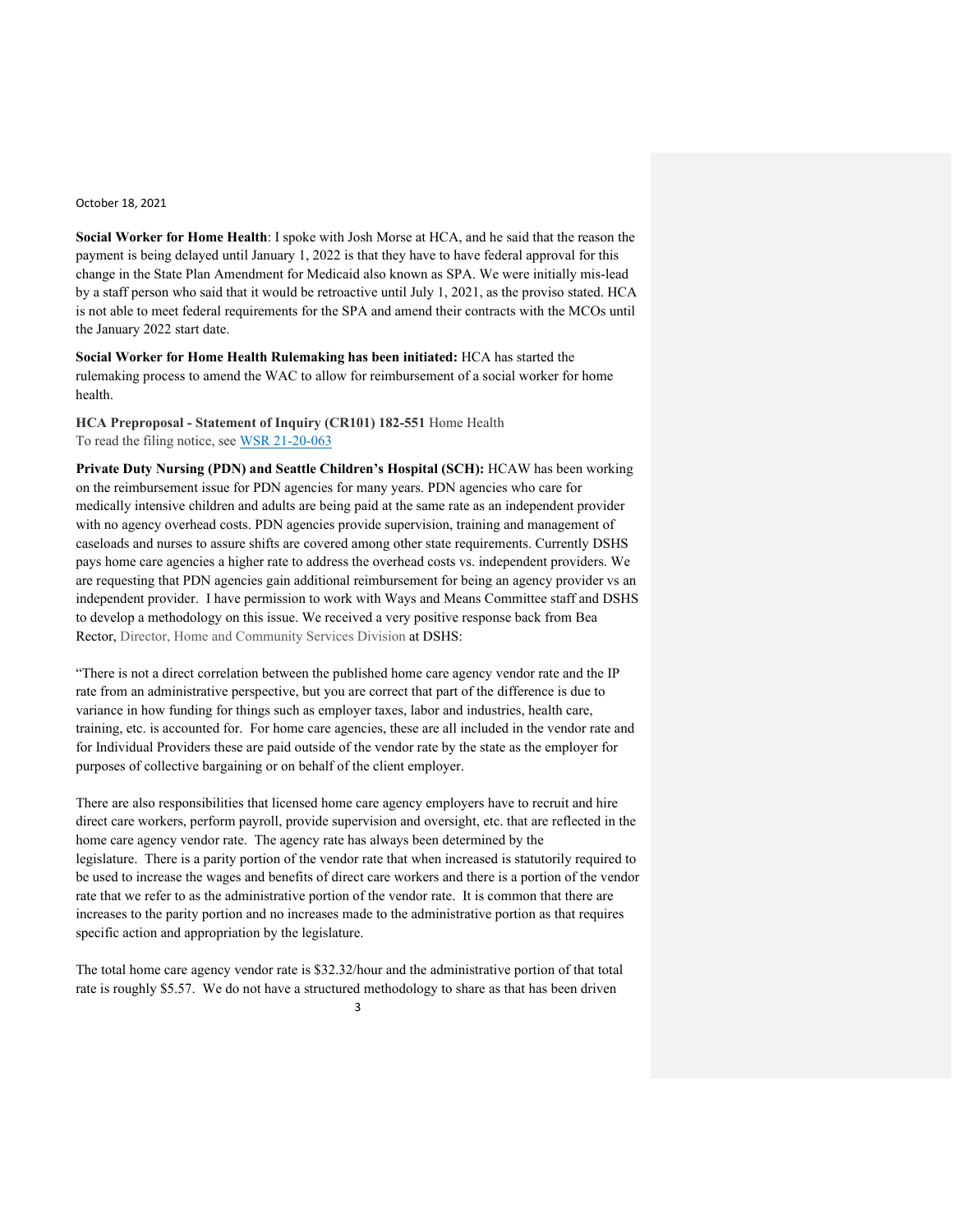historically by legislative actions and appropriations. The approach you are looking at makes sense from my perspective, the key will be to create a methodology for those "employer based" costs."

SCH has initiated a workgroup to discuss how to address medically fragile children being backed up at the hospital for up to 3 years due to the shortage of private duty nurses and low reimbursement rates in the state. I attended a 2-day conference in Seattle with SCH to discuss ways to help expand care for this kids in the home.

## *Department of Health (DOH)*

**The Certificate of Need Program's 2021-2022 hospice need forecasting methodology and updated application form are now available.** You may access these using the below links to our secure file sharing service Box.com.

- Updated hospice application form [PDF](https://lnks.gd/l/eyJhbGciOiJIUzI1NiJ9.eyJidWxsZXRpbl9saW5rX2lkIjoxMDAsInVyaSI6ImJwMjpjbGljayIsImJ1bGxldGluX2lkIjoiMjAyMTEwMDEuNDY3OTI4NTEiLCJ1cmwiOiJodHRwczovL2djYzAyLnNhZmVsaW5rcy5wcm90ZWN0aW9uLm91dGxvb2suY29tLz91cmw9aHR0cHMlM0ElMkYlMkZ3d3cuZG9oLndhLmdvdiUyRlBvcnRhbHMlMkYxJTJGRG9jdW1lbnRzJTJGMjMwMCUyRjIwMjAlMkZIb3NwaWNlQXBwbGljYXRpb24ucGRmJmRhdGE9MDQlN0MwMSU3Q0FsZWphbmRyby5MZSU0MGRvaC53YS5nb3YlN0M5ZGYwZjM0MWNlMjM0Y2U1NjkzZTA4ZDk4NTMxOTRlMCU3QzExZDBlMjE3MjY0ZTQwMGE4YmEwNTdkY2MxMjdkNzJkJTdDMCU3QzAlN0M2Mzc2ODcyNzAyNTY3OTEyNTglN0NVbmtub3duJTdDVFdGcGJHWnNiM2Q4ZXlKV0lqb2lNQzR3TGpBd01EQWlMQ0pRSWpvaVYybHVNeklpTENKQlRpSTZJazFoYVd3aUxDSlhWQ0k2TW4wJTNEJTdDMTAwMCZzZGF0YT12S2VsdEZkTFlYSTdaSE1rJTJGY0MyVUxBT0RzUnJNTGM0bklMYlh6QWhCRHclM0QmcmVzZXJ2ZWQ9MCJ9.pGU7uTkIvXtS3Yx2uJ95rT1awwyZEz0Qc_qAzLqPbzI/s/717258116/br/113285427722-l)
- Hospice need forecasting methodology [PDF](https://lnks.gd/l/eyJhbGciOiJIUzI1NiJ9.eyJidWxsZXRpbl9saW5rX2lkIjoxMDEsInVyaSI6ImJwMjpjbGljayIsImJ1bGxldGluX2lkIjoiMjAyMTEwMDEuNDY3OTI4NTEiLCJ1cmwiOiJodHRwczovL2djYzAyLnNhZmVsaW5rcy5wcm90ZWN0aW9uLm91dGxvb2suY29tLz91cmw9aHR0cHMlM0ElMkYlMkZkb2hjcnMuYm94LmNvbSUyRnMlMkYwMDFpZ2JzdTVxOWowd2dpd2d3aGFocWwyMDVheTIxZiZkYXRhPTA0JTdDMDElN0NBbGVqYW5kcm8uTGUlNDBkb2gud2EuZ292JTdDOWRmMGYzNDFjZTIzNGNlNTY5M2UwOGQ5ODUzMTk0ZTAlN0MxMWQwZTIxNzI2NGU0MDBhOGJhMDU3ZGNjMTI3ZDcyZCU3QzAlN0MwJTdDNjM3Njg3MjcwMjU2ODAxMjA5JTdDVW5rbm93biU3Q1RXRnBiR1pzYjNkOGV5SldJam9pTUM0d0xqQXdNREFpTENKUUlqb2lWMmx1TXpJaUxDSkJUaUk2SWsxaGFXd2lMQ0pYVkNJNk1uMCUzRCU3QzEwMDAmc2RhdGE9MTRrVVlvZDV2bUlhSjQ1dlByOEFSaSUyRjc4NWNOOUxIWFlJQVBWNHZ0Y1ZrJTNEJnJlc2VydmVkPTAifQ.K25WYTdjkGedvG3JxgFNCOC5QpyEUB34H4qJMrMY4pE/s/717258116/br/113285427722-l)

The methodology will also be available on our [website](https://lnks.gd/l/eyJhbGciOiJIUzI1NiJ9.eyJidWxsZXRpbl9saW5rX2lkIjoxMDIsInVyaSI6ImJwMjpjbGljayIsImJ1bGxldGluX2lkIjoiMjAyMTEwMDEuNDY3OTI4NTEiLCJ1cmwiOiJodHRwczovL2djYzAyLnNhZmVsaW5rcy5wcm90ZWN0aW9uLm91dGxvb2suY29tLz91cmw9aHR0cHMlM0ElMkYlMkZ3d3cuZG9oLndhLmdvdiUyRkxpY2Vuc2VzUGVybWl0c2FuZENlcnRpZmljYXRlcyUyRkZhY2lsaXRpZXNOZXdSZW5ld29yVXBkYXRlJTJGQ2VydGlmaWNhdGVvZk5lZWQlMkZOZWVkTWV0aG9kb2xvZ2llcyZkYXRhPTA0JTdDMDElN0NBbGVqYW5kcm8uTGUlNDBkb2gud2EuZ292JTdDOWRmMGYzNDFjZTIzNGNlNTY5M2UwOGQ5ODUzMTk0ZTAlN0MxMWQwZTIxNzI2NGU0MDBhOGJhMDU3ZGNjMTI3ZDcyZCU3QzAlN0MwJTdDNjM3Njg3MjcwMjU2ODExMTY0JTdDVW5rbm93biU3Q1RXRnBiR1pzYjNkOGV5SldJam9pTUM0d0xqQXdNREFpTENKUUlqb2lWMmx1TXpJaUxDSkJUaUk2SWsxaGFXd2lMQ0pYVkNJNk1uMCUzRCU3QzEwMDAmc2RhdGE9N3lldzZyNGNvZmE3RFdJZVRoNFpSYjZaJTJCVExnWlhuc3Z2dDdoTjdRa3RJJTNEJnJlc2VydmVkPTAifQ.pwRgkxmdGjOwj1f4QgBMFQQmic7d03sCU96ID5IgHFc/s/717258116/br/113285427722-l) shortly. This methodology is based on the adopted hospice rules under [WAC 246-310-290.](https://lnks.gd/l/eyJhbGciOiJIUzI1NiJ9.eyJidWxsZXRpbl9saW5rX2lkIjoxMDMsInVyaSI6ImJwMjpjbGljayIsImJ1bGxldGluX2lkIjoiMjAyMTEwMDEuNDY3OTI4NTEiLCJ1cmwiOiJodHRwczovL2djYzAyLnNhZmVsaW5rcy5wcm90ZWN0aW9uLm91dGxvb2suY29tLz91cmw9aHR0cHMlM0ElMkYlMkZhcHBzLmxlZy53YS5nb3YlMkZXQUMlMkZkZWZhdWx0LmFzcHglM0ZjaXRlJTNEMjQ2LTMxMC0yOTAmZGF0YT0wNCU3QzAxJTdDQWxlamFuZHJvLkxlJTQwZG9oLndhLmdvdiU3QzlkZjBmMzQxY2UyMzRjZTU2OTNlMDhkOTg1MzE5NGUwJTdDMTFkMGUyMTcyNjRlNDAwYThiYTA1N2RjYzEyN2Q3MmQlN0MwJTdDMCU3QzYzNzY4NzI3MDI1NjgxMTE2NCU3Q1Vua25vd24lN0NUV0ZwYkdac2IzZDhleUpXSWpvaU1DNHdMakF3TURBaUxDSlFJam9pVjJsdU16SWlMQ0pCVGlJNklrMWhhV3dpTENKWFZDSTZNbjAlM0QlN0MxMDAwJnNkYXRhPXVieU1Cc0kxVzVqNENqQlRZMVJyaGFGNFlLNWhCVkJtJTJGNEZuT3RHeU5ZOCUzRCZyZXNlcnZlZD0wIn0.z8BirOf88HMYyaXqVccozRvXyUmSLr6_bsvAaneHRuE/s/717258116/br/113285427722-l)

Deadlines for letters of intent and the corresponding applications are county-specific. You can find the schedule by county in Table A, included in the link above. If you have any questions related to the methodology, please email them to the Certificate of Need Program by October 17, 2021.

The methodology in rule includes survey responses (accessible [here\)](https://lnks.gd/l/eyJhbGciOiJIUzI1NiJ9.eyJidWxsZXRpbl9saW5rX2lkIjoxMDQsInVyaSI6ImJwMjpjbGljayIsImJ1bGxldGluX2lkIjoiMjAyMTEwMDEuNDY3OTI4NTEiLCJ1cmwiOiJodHRwczovL2djYzAyLnNhZmVsaW5rcy5wcm90ZWN0aW9uLm91dGxvb2suY29tLz91cmw9aHR0cHMlM0ElMkYlMkZkb2hjcnMuYm94LmNvbSUyRnMlMkY1MTliMTVqMGl3YXUzZnkzd3JxdDVzdTlvZGMxeWRjcSZkYXRhPTA0JTdDMDElN0NBbGVqYW5kcm8uTGUlNDBkb2gud2EuZ292JTdDOWRmMGYzNDFjZTIzNGNlNTY5M2UwOGQ5ODUzMTk0ZTAlN0MxMWQwZTIxNzI2NGU0MDBhOGJhMDU3ZGNjMTI3ZDcyZCU3QzAlN0MwJTdDNjM3Njg3MjcwMjU2ODIxMTIxJTdDVW5rbm93biU3Q1RXRnBiR1pzYjNkOGV5SldJam9pTUM0d0xqQXdNREFpTENKUUlqb2lWMmx1TXpJaUxDSkJUaUk2SWsxaGFXd2lMQ0pYVkNJNk1uMCUzRCU3QzEwMDAmc2RhdGE9eFB1ZTJZMEFXZVM4T1VxUzVnR1B3SVVWdVphOWxlRVpTbDYzOHJDZHdvRSUzRCZyZXNlcnZlZD0wIn0.kYa-fz91DQe1SGmzW3aYtKIa_dWrKzTfvo-tvmOGwXU/s/717258116/br/113285427722-l) from active hospice providers received under signed attestation. If your response is not accurately conveyed here, please provide corrections for your surveys to the Certificate of Need Program by October 17, 2021. We will accept corrections to survey responses that come directly from the survey's hospice agency. We expect to post a final version of the methodology on or before November 1, 2021. If you have questions, please email the Certificate of Need Program at [FSLCON@doh.wa.gov.](mailto:FSLCON@doh.wa.gov)

**DOH Preproposal Statement of Inquiry (CR-101) for In-Home Services Supervisory visits**: Regarding WAC 246-335-510, WAC 246-335-545, WAC 246-335-610, and WAC 246-335-645 in chapter 246-335 WAC, In-Home Services Agencies. DOH will consider amending requirements for how in-home services agencies perform supervisory visits. This may include permanently adopting some measures used throughout the coronavirus disease 2019 (COVID-19) pandemic, such as expanding the definition of "telemedicine," removing the requirement that supervisory visits must occur during an on-site visit, and other regulatory flexibilities as appropriate. Additionally, the department will consider whether amendments are necessary to align with Engrossed Substitute House Bill (ESHB) 1196 (chapter 157, Laws of 2021), audio-only telemedicine legislation that was passed during the 2021 legislative session filed as [WSR# 21-20-084.](https://lnks.gd/l/eyJhbGciOiJIUzI1NiJ9.eyJidWxsZXRpbl9saW5rX2lkIjoxMDAsInVyaSI6ImJwMjpjbGljayIsImJ1bGxldGluX2lkIjoiMjAyMTEwMTIuNDcyNDE5OTEiLCJ1cmwiOiJodHRwczovL3d3dy5kb2gud2EuZ292L1BvcnRhbHMvMS9Eb2N1bWVudHMvMTEwMC8yMTIwLzIxMjAwODRpbmhvbWVzZXJ2aWNlc3N1cGVydmlzaW9udGVsZW1lZGljaW5lMTAxZmluYWwucGRmIn0.3BlEZF8B2lUovpwigZErgewROMl8cdVUp0GGrXrUcgY/s/717258116/br/113772656853-l)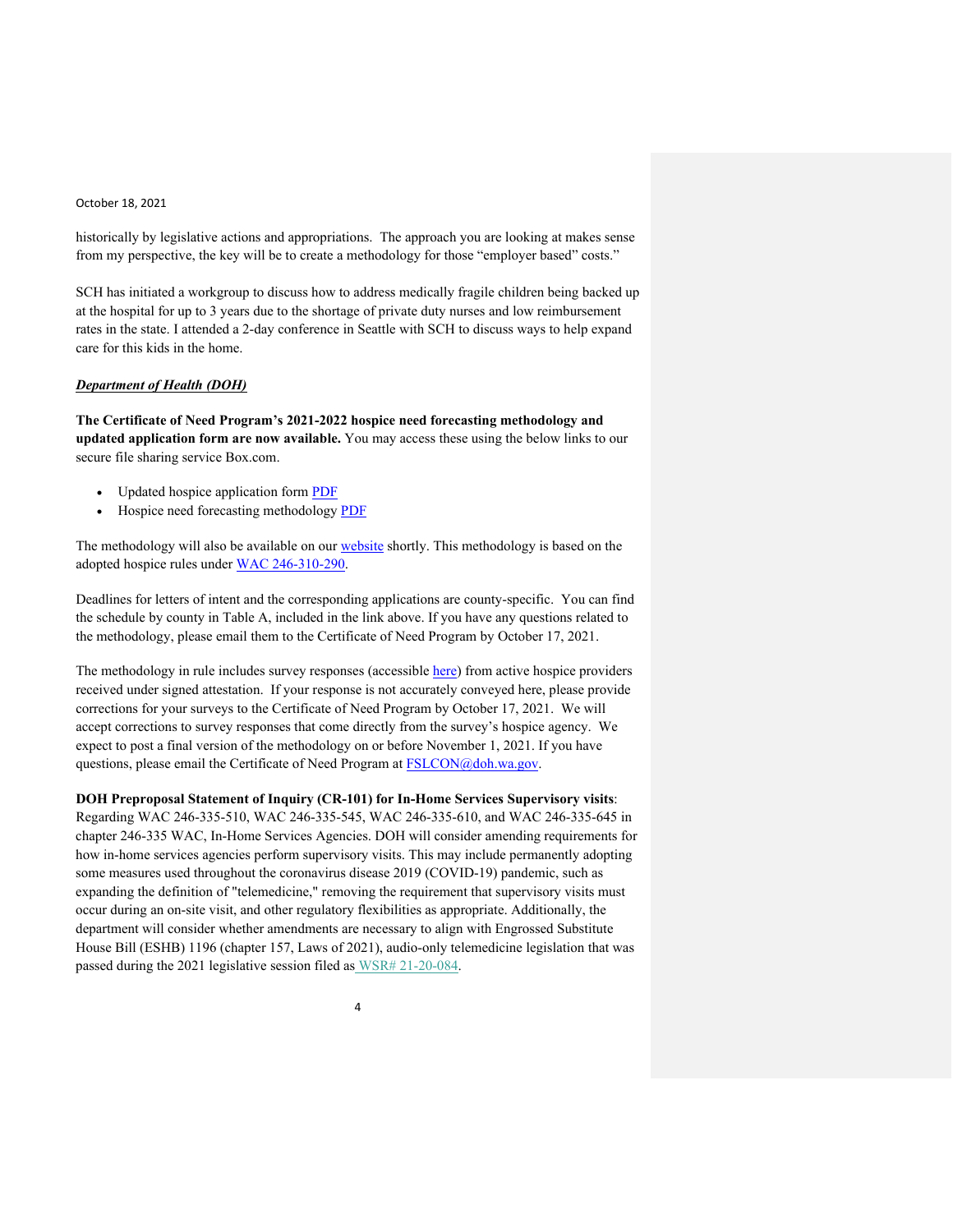**PPE Available from the State:** The state personal protective equipment (PPE) stockpile (referred to as "the backstop") has been available to help support state agencies, counties, tribes and other partners through the COVID-19 pandemic. The state backstop will be available to meet COVID-19 PPE requests through Oct. 31, 2021. Now is the time to submit requests for PPE through your county emergency managers. For information, please visit the [Department of Health PPE website.](https://na01.safelinks.protection.outlook.com/?url=https%3A%2F%2Flnks.gd%2Fl%2FeyJhbGciOiJIUzI1NiJ9.eyJidWxsZXRpbl9saW5rX2lkIjoxMDIsInVyaSI6ImJwMjpjbGljayIsImJ1bGxldGluX2lkIjoiMjAyMTA4MjAuNDQ4Mzk0NzEiLCJ1cmwiOiJodHRwczovL3d3dy5kb2gud2EuZ292L0Fib3V0VXMvUHJvZ3JhbXNhbmRTZXJ2aWNlcy9FbWVyZ2VuY3lQcmVwYXJlZG5lc3NhbmRSZXNwb25zZS9QUEVCYWNrc3RvcCNoZWFkaW5nOTA4MjQifQ.tl6sF4zJ_WWr_Nz1IC6J2lL24Ne9snmqovVoiwuwv20%2Fs%2F716479064%2Fbr%2F111217652096-l&data=04%7C01%7C%7C716cc12681834c9b1b8b08d96400e775%7C84df9e7fe9f640afb435aaaaaaaaaaaa%7C1%7C0%7C637650777307601406%7CUnknown%7CTWFpbGZsb3d8eyJWIjoiMC4wLjAwMDAiLCJQIjoiV2luMzIiLCJBTiI6Ik1haWwiLCJXVCI6Mn0%3D%7C1000&sdata=qV9nz2iGbtg2I05REx3ZQEYiE2Y3Y6iwYWr0mEM8mrQ%3D&reserved=0) Contact your [local county emergency management](https://na01.safelinks.protection.outlook.com/?url=https%3A%2F%2Flnks.gd%2Fl%2FeyJhbGciOiJIUzI1NiJ9.eyJidWxsZXRpbl9saW5rX2lkIjoxMDEsInVyaSI6ImJwMjpjbGljayIsImJ1bGxldGluX2lkIjoiMjAyMTA4MjAuNDQ4Mzk0NzEiLCJ1cmwiOiJodHRwczovL2FjY2Vzcy53YS5nb3YvdG9waWNzL2VtZXJnZW5jeS9yZXNvdXJjZXMvQ29udGFjdC9MaXN0Lmh0bWwifQ.8msIUdxOz4HVKkm453mg56smj0j-fmz2DoWT83yYmgc%2Fs%2F716479064%2Fbr%2F111217652096-l&data=04%7C01%7C%7C716cc12681834c9b1b8b08d96400e775%7C84df9e7fe9f640afb435aaaaaaaaaaaa%7C1%7C0%7C637650777307601406%7CUnknown%7CTWFpbGZsb3d8eyJWIjoiMC4wLjAwMDAiLCJQIjoiV2luMzIiLCJBTiI6Ik1haWwiLCJXVCI6Mn0%3D%7C1000&sdata=U0H%2Fj5JIWzM4pTv9k9EaV93D1oEdqn5sZoBwqd5F%2B8s%3D&reserved=0) agency to determine how orders should be placed with them; they are able to answer questions about the forms and ordering process.

**In-Home Services Rules**: DOH plans to update the In-Home Services Rules this fall: Do you have suggestions for changes that should be made? We need to let John Hilger at DOH know soon so he can begin to incorporate into his initial draft for stakeholder to review. No date set yet.

**Hospice Certificate of Need:** Opening rules date has not been set by DOH yet. In March 2020, Governor Inslee issued [Proclamation 20-36](https://na01.safelinks.protection.outlook.com/?url=https%3A%2F%2Flnks.gd%2Fl%2FeyJhbGciOiJIUzI1NiJ9.eyJidWxsZXRpbl9saW5rX2lkIjoxMDAsInVyaSI6ImJwMjpjbGljayIsImJ1bGxldGluX2lkIjoiMjAyMTA3MTUuNDMyNzMyMTEiLCJ1cmwiOiJodHRwczovL2djYzAyLnNhZmVsaW5rcy5wcm90ZWN0aW9uLm91dGxvb2suY29tLz91cmw9aHR0cHMlM0ElMkYlMkZ3d3cuZ292ZXJub3Iud2EuZ292JTJGc2l0ZXMlMkZkZWZhdWx0JTJGZmlsZXMlMkZwcm9jbGFtYXRpb25zJTJGMjAtMzYlMjUyMC0lMjUyMENPVklELTE5JTI1MjAtJTI1MjBET0glMjUyMEhlYWx0aCUyNTIwQ2FyZSUyNTIwRmFjaWxpdGllcy1IYW5kJTI1MjBTYW5pdGl6ZXIlMjUyMCUyNTI4dG1wJTI1MjkucGRmJmRhdGE9MDQlN0MwMSU3Q0FsZWphbmRyby5MZSU0MGRvaC53YS5nb3YlN0NlYjk3ZTVjZjNkMTU0NjE4M2FkZDA4ZDk0N2I4YjE0OSU3QzExZDBlMjE3MjY0ZTQwMGE4YmEwNTdkY2MxMjdkNzJkJTdDMCU3QzAlN0M2Mzc2MTk2ODA4MzMyMDIzMzclN0NVbmtub3duJTdDVFdGcGJHWnNiM2Q4ZXlKV0lqb2lNQzR3TGpBd01EQWlMQ0pRSWpvaVYybHVNeklpTENKQlRpSTZJazFoYVd3aUxDSlhWQ0k2TW4wJTNEJTdDMTAwMCZzZGF0YT1iOFh3d0w0N2dteWxueEloJTJGWHV5OXZqWUw4QjclMkJmOVFZVnAzUWJBYUdBOCUzRCZyZXNlcnZlZD0wIn0.1m3Li9yw49U4lSAo-kzShZx6AyOHedJph7bogjJtviI%2Fs%2F716479064%2Fbr%2F109407351050-l&data=04%7C01%7C%7C32ecc2b6bb74436f7de608d947d4c3d6%7C84df9e7fe9f640afb435aaaaaaaaaaaa%7C1%7C0%7C637619801410423224%7CUnknown%7CTWFpbGZsb3d8eyJWIjoiMC4wLjAwMDAiLCJQIjoiV2luMzIiLCJBTiI6Ik1haWwiLCJXVCI6Mn0%3D%7C1000&sdata=YgJ%2FfkZUabMz7CiQoFWEUIYSWCpR1WJNmyEU7cAUzH0%3D&reserved=0) waiving portions of Washington's Certificate of Need statutes and rules for the purpose of allowing providers within Washington to expand and/or establish services for the specific reason of responding to the COVID-19 pandemic within Washington. At this point DOH is working on plans to transition from the pandemic response.

**Palliative Care Roadmap Still Available!!** It's posted on [DOH Rural Health webpage,](https://www.doh.wa.gov/ForPublicHealthandHealthcareProviders/RuralHealth) as well as the [WA Rural Palliative Care Initiative portal T](https://waportal.org/partners/home/washington-rural-palliative-care-initiative)o order: <https://prtonline.myprintdesk.net/DSF/>

**Palliative Care-Rural Health Integration Advisory Team (PC-RHIAT):** For more information on their efforts go to:<https://waportal.org/partners/home/washington-rural-palliative-care-initiative>

## **Nursing Care Quality Assurance Commission (NCQAC)**

## **LPN Apprenticeship and other ideas for developing the LTC Nursing Workforce**

**[Register](https://lnks.gd/l/eyJhbGciOiJIUzI1NiJ9.eyJidWxsZXRpbl9saW5rX2lkIjoxMDAsInVyaSI6ImJwMjpjbGljayIsImJ1bGxldGluX2lkIjoiMjAyMTEwMTIuNDcxOTk4NTEiLCJ1cmwiOiJodHRwczovL2xua3MuZ2QvbC9leUpoYkdjaU9pSklVekkxTmlKOS5leUppZFd4c1pYUnBibDlzYVc1clgybGtJam94TURBc0luVnlhU0k2SW1Kd01qcGpiR2xqYXlJc0ltSjFiR3hsZEdsdVgybGtJam9pTWpBeU1UQTVNalF1TkRZME5EWXpNakVpTENKMWNtd2lPaUpvZEhSd2N6b3ZMM1Z6TURKM1pXSXVlbTl2YlM1MWN5OXRaV1YwYVc1bkwzSmxaMmx6ZEdWeUwzUmFNSEZqTFRKMWNsUXdka1U1WkRSZk9XVnFjakYwUVhkVlVsVnVSRFF0YlZwUlh5SjkuMjJ5SUxWQWlzY3o3SG5pcDdZWVVLOTdqeHliV0hQN3UtV1lpamRNcHlmcy9zLzY3OTQ1ODY2MC9ici8xMTI5MDE3NjcwMzctbCJ9.qAEBISCwaiCQ--aB9ym4OkwYBBS3hlKVW_ISu7qlY-Q/s/717258116/br/113731358123-l)** for the **LPN Apprenticeship and other ideas for developing the LTC Nursing Workforce** virtual summit on **October 22, 2021**.

- **Learn** about the LPN apprenticeship pathway
- **Understand** ways to get involved, including how to apply to become a pilot site
- **Offer** your ideas to help develop the apprenticeship pathway
- **Discuss** other ways of developing the LTC workforce NOW
- **Connect** with nurse educators, LTC facility leaders, students, and state staff

Get the zoom link and see the **agenda** on the [NCQAC Virtual Summit -](https://lnks.gd/l/eyJhbGciOiJIUzI1NiJ9.eyJidWxsZXRpbl9saW5rX2lkIjoxMDEsInVyaSI6ImJwMjpjbGljayIsImJ1bGxldGluX2lkIjoiMjAyMTEwMTIuNDcxOTk4NTEiLCJ1cmwiOiJodHRwczovL2xua3MuZ2QvbC9leUpoYkdjaU9pSklVekkxTmlKOS5leUppZFd4c1pYUnBibDlzYVc1clgybGtJam94TURFc0luVnlhU0k2SW1Kd01qcGpiR2xqYXlJc0ltSjFiR3hsZEdsdVgybGtJam9pTWpBeU1UQTVNalF1TkRZME5EWXpNakVpTENKMWNtd2lPaUpvZEhSd2N6b3ZMMk52Ym5SbGJuUXVaMjkyWkdWc2FYWmxjbmt1WTI5dEwyRjBkR0ZqYUcxbGJuUnpMMWRCUkU5SUx6SXdNakV2TURrdk1UUXZabWxzWlY5aGRIUmhZMmh0Wlc1MGN5OHhPVE0wTnpRd0wwNURVVUZESlRJd1ZtbHlkSFZoYkNVeU1GTjFiVzFwZENVeU1DMGxNakJNVUU0bE1qQkJjSEJ5Wlc1MGFXTmxjMmhwY0NVeU1GTjFiVzFwZENVeU1DWWxNakJCWjJWdVpHRXVjR1JtSW4wLi1QcG1fZW1Hb3dZRFdkTnZ4bS1uZUxaSkVlaE9lMVVmZVU4VW1rbTg5Skkvcy82Nzk0NTg2NjAvYnIvMTEyOTAxNzY3MDM3LWwifQ.emuP-EOxWjKa6Tm5w1t5oMgLA9aAhft4I1TJ2ekFV1Y/s/717258116/br/113731358123-l) LPN Apprenticeship [Summit & Agenda \(PDF\)](https://lnks.gd/l/eyJhbGciOiJIUzI1NiJ9.eyJidWxsZXRpbl9saW5rX2lkIjoxMDEsInVyaSI6ImJwMjpjbGljayIsImJ1bGxldGluX2lkIjoiMjAyMTEwMTIuNDcxOTk4NTEiLCJ1cmwiOiJodHRwczovL2xua3MuZ2QvbC9leUpoYkdjaU9pSklVekkxTmlKOS5leUppZFd4c1pYUnBibDlzYVc1clgybGtJam94TURFc0luVnlhU0k2SW1Kd01qcGpiR2xqYXlJc0ltSjFiR3hsZEdsdVgybGtJam9pTWpBeU1UQTVNalF1TkRZME5EWXpNakVpTENKMWNtd2lPaUpvZEhSd2N6b3ZMMk52Ym5SbGJuUXVaMjkyWkdWc2FYWmxjbmt1WTI5dEwyRjBkR0ZqYUcxbGJuUnpMMWRCUkU5SUx6SXdNakV2TURrdk1UUXZabWxzWlY5aGRIUmhZMmh0Wlc1MGN5OHhPVE0wTnpRd0wwNURVVUZESlRJd1ZtbHlkSFZoYkNVeU1GTjFiVzFwZENVeU1DMGxNakJNVUU0bE1qQkJjSEJ5Wlc1MGFXTmxjMmhwY0NVeU1GTjFiVzFwZENVeU1DWWxNakJCWjJWdVpHRXVjR1JtSW4wLi1QcG1fZW1Hb3dZRFdkTnZ4bS1uZUxaSkVlaE9lMVVmZVU4VW1rbTg5Skkvcy82Nzk0NTg2NjAvYnIvMTEyOTAxNzY3MDM3LWwifQ.emuP-EOxWjKa6Tm5w1t5oMgLA9aAhft4I1TJ2ekFV1Y/s/717258116/br/113731358123-l)

• NCQAC LTC Virtual Summit - [LPN Apprenticeship Summit & Agenda.pdf](https://lnks.gd/l/eyJhbGciOiJIUzI1NiJ9.eyJidWxsZXRpbl9saW5rX2lkIjoxMDIsInVyaSI6ImJwMjpjbGljayIsImJ1bGxldGluX2lkIjoiMjAyMTEwMTIuNDcxOTk4NTEiLCJ1cmwiOiJodHRwczovL2NvbnRlbnQuZ292ZGVsaXZlcnkuY29tL2F0dGFjaG1lbnRzL1dBRE9ILzIwMjEvMTAvMTEvZmlsZV9hdHRhY2htZW50cy8xOTYyNzM3L05DUUFDJTIwTFRDJTIwVmlydHVhbCUyMFN1bW1pdCUyMC0lMjBMUE4lMjBBcHByZW50aWNlc2hpcCUyMFN1bW1pdCUyMCYlMjBBZ2VuZGEucGRmIn0.9_xqc-sYm9opJakYf7AyDRluYbJugSdJla_6a9vthYc/s/717258116/br/113731358123-l)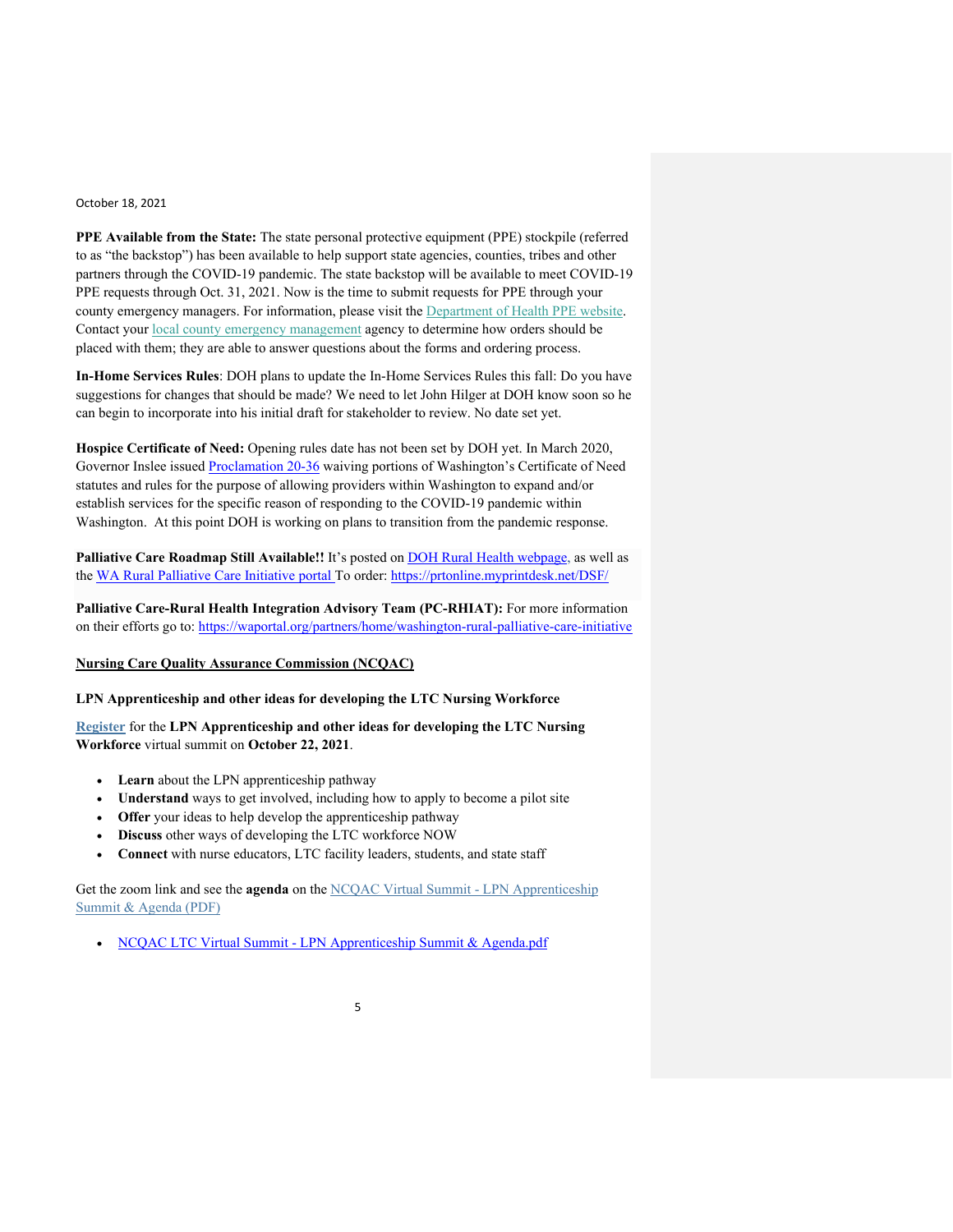**NCQAC Advisory Opinions:** Debbie Carlson, NCQAC, is still working on current drafts of advisory opinions that I believe may impact hospices: Portable Orders for Life Sustaining Treatment Revision Draft/Death with Dignity Draft/Determining, Pronouncing and Certifying Death Draft. Here is a link to the NCQAC Advisory Opinion site: [https://www.doh.wa.gov/licensespermitsandcertificates/nursingcommission/practiceinformation#Ad](https://www.doh.wa.gov/licensespermitsandcertificates/nursingcommission/practiceinformation#AdvisoryOpinions) [visoryOpinions](https://www.doh.wa.gov/licensespermitsandcertificates/nursingcommission/practiceinformation#AdvisoryOpinions)

#### **Emergency Rule Making (CR-103E) Amending NAC and NAR training requirements:**

WAC 246-841-405, 246-841-420, 246-841-470, 246-841-490, 246-841-500, 246-841-510 and 246- 841-555. Amending specific training requirements for Nursing Assistant Certified (NAC) and Nursing Assistant Registered (NAR). The Nursing Care Quality Assurance Commission (commission) has adopted emergency rules as the permanent rulemaking process continues. The rules in chapter 246-841 WAC provide regulatory requirements for NACs and NARs. These amendments allow additional pathways to comply with current standards. This is the fifth emergency rule and it continues the emergency rule that was filed on May 20, 2021 under WSR 21- 12-011 without change. Prior filings were June 26, 2020, WSR 20-14-066; October 23, 2020, WSR 20-22-023; and January 20, 2021, WSR 21-04-004. Transition from emergency to permanent rules were approved by the commission and a notice of intent to begin rulemaking was filed on February 8, 2021, under WSR 21-05-021. Filed as [WSR# 21-19-091.](https://lnks.gd/l/eyJhbGciOiJIUzI1NiJ9.eyJidWxsZXRpbl9saW5rX2lkIjoxMDQsInVyaSI6ImJwMjpjbGljayIsImJ1bGxldGluX2lkIjoiMjAyMTA5MjcuNDY1NDI0NTEiLCJ1cmwiOiJodHRwczovL3d3dy5kb2gud2EuZ292L1BvcnRhbHMvMS9Eb2N1bWVudHMvMTEwMC8yMTE5L0NPVklEMTlfV1NSMjExOTA5MU5BQ2FuZE5BUmxpY2Vuc3VyZTV0aENSMTAzRV9IU1FBZmluYWxfMjAyMTA5MTcucGRmIn0.eSNx098fc4_8FhxWvxJq7fg-qp38Hx4BCEd9M2vcFWg/s/717258116/br/112980510128-l)

# *Office of the Insurance Commissioner (OIC)*

OIC has released the proposed rule language on R 2021-06. To read the filing notice and rule language, click [https://www.insurance.wa.gov/telemedicine-and-audio-only-telemedicine-services](https://www.insurance.wa.gov/telemedicine-and-audio-only-telemedicine-services-r-2021-06)[r-2021-06.](https://www.insurance.wa.gov/telemedicine-and-audio-only-telemedicine-services-r-2021-06) The proposed rule implements ESHB 1196 (Chapter 157, Laws of 2021), which was signed into law on May 3, 2021. The law addresses coverage of telemedicine services, including audio-only telemedicine services. Prior to passage of this law, audio-only telemedicine services were explicitly excluded from the definition of "telemedicine". Carriers were not required by statute to cover audio-only telemedicine services. During the COVID-19 public health emergency, OIC issued emergency orders requiring coverage of audio-only telemedicine services in order to ensure access to medical services. ESHB 1196 requires coverage of audio-only telemedicine services under specified conditions and amends the statutory language related to telemedicine payment parity.

The proposed rule amends WAC 284-170-130 to add definitions relevant to telemedicine and creates a new WAC section – WAC 284-170-433. The new section addresses coverage of telemedicine services generally, including payment parity and the conditions in ESHB 1196 associated with payment for audio-only telemedicine services.

We scheduled a public hearing on the rule: October 28th, 2021, at 11:00 a.m. Register for the public [hearing via zoom](https://lnks.gd/l/eyJhbGciOiJIUzI1NiJ9.eyJidWxsZXRpbl9saW5rX2lkIjoxMDAsInVyaSI6ImJwMjpjbGljayIsImJ1bGxldGluX2lkIjoiMjAyMTA5MjMuNDYzNTg5ODEiLCJ1cmwiOiJodHRwczovL3dhLW9pYy56b29tLnVzL21lZXRpbmcvcmVnaXN0ZXIvdFpZcmQteW9xendwSGRVYkd4M05YdGdWcVBvRkxBNlNFVDNwP3V0bV9jb250ZW50PSZ1dG1fbWVkaXVtPWVtYWlsJnV0bV9uYW1lPSZ1dG1fc291cmNlPWdvdmRlbGl2ZXJ5JnV0bV90ZXJtPSJ9.7pEov2GS-xlnTQyas91Y2UJWoPXrG3iYbCozdPPgtvg/s/378224492/br/112814357795-l). Comments on the proposed rule language are due October 25th, 2021; please send them to [rulescoordinator@oic.wa.gov.](mailto:rulesc@oic.wa.gov)